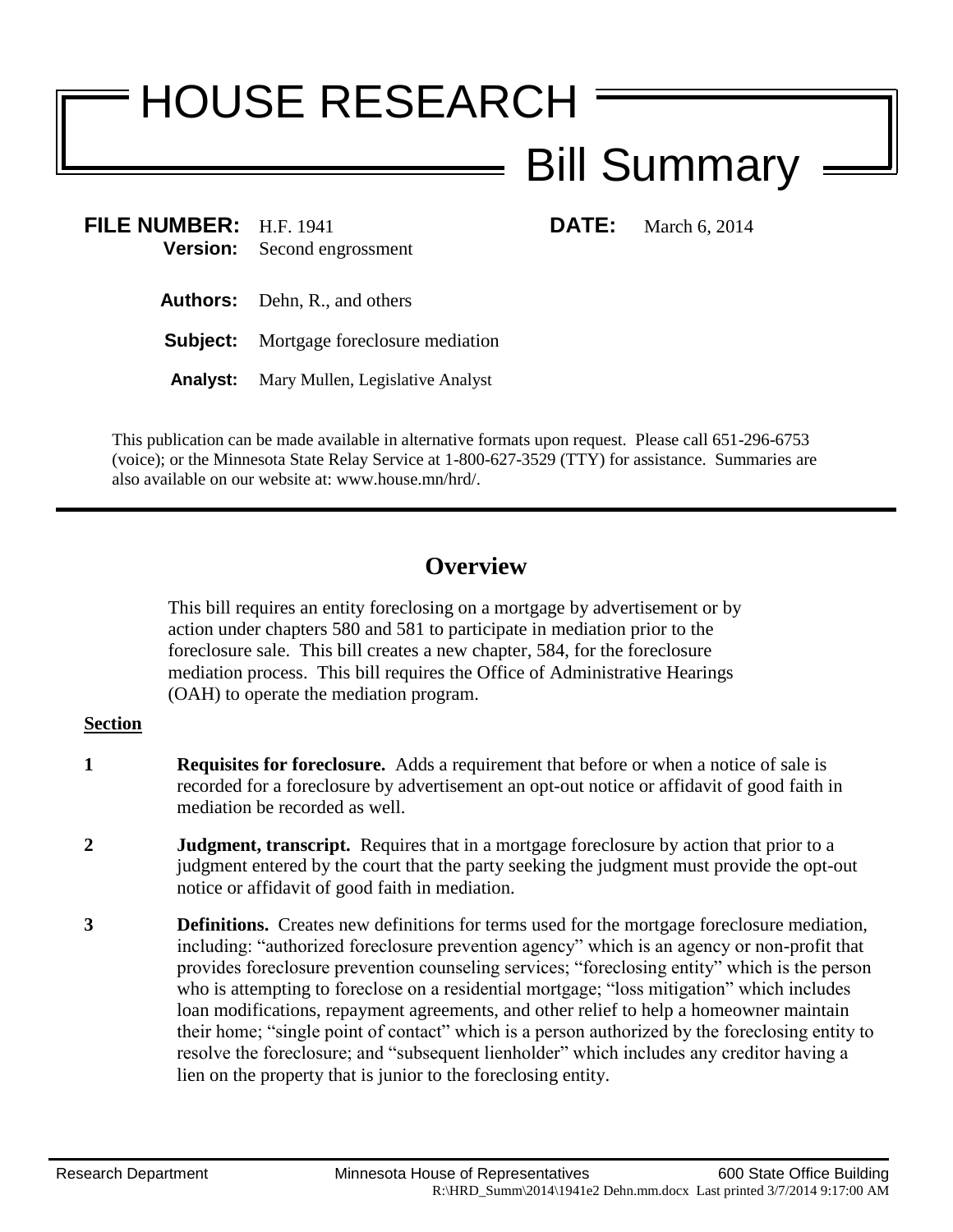#### **Section**

#### **4 Applicability.**

 **Subd. 1. Applicability.** Requires mediation or an opt-out form to be completed in a foreclosure when the foreclosing entity has recorded 125 notice of pendency or lis pendens in the year prior to the year of the notice of the default and the note and mortgage are held by the originating company and have not been sold or assigned.

 **Subd. 2. Additional authority**. Allows the Office of Administrative Hearings (OAH) to adopt rules to carry out the home foreclosure mediation proceedings. Until December 31, 2015, the OAH can make rules without following the formal administrative procedures for rules to begin the program.

#### **5 Mediation Notices.**

 **Subd. 1. Notice of requested mediation.** Provides the requirements for the notice that is sent from the foreclosing entity to the Office of Administrative Hearings (OHA) and the Minnesota Homeownership Center, including when the notice can be sent and what information must be provided.

**Subd. 2. Minnesota Homeownership Center.** Requires the Minnesota Homeownership Center to appoint a mortgage forclosure prevention counselor and send that information to the OAH.

 **Subd. 3. Office of Administrative Hearings notice of mediation.** Requires the Office of Administrative Hearings to: provide notice to the homeowner, assign an authorized foreclosure prevention agency to the homeowner, set the date of the mediation, and provide information about how to opt-out of mediation.

 **Subd. 4. Notice of mediation cancellation.** Requires the OAH to send a notice to the homeowner that mediation will be cancelled if they do not contact the OAH at least two days prior to the mediation when the authorized foreclosure prevention agency has made four attempts to reach the homeowner and is unable to reach them.

 **Subd. 5. Foreclosing entity's disclosure of loss mitigation information.** Requires the foreclosing entity to provide certain information in a specific form to the OAH and the homeowner.

 **Subd. 6. Notice to subsequent lienholders.** Requires the foreclosing entity to notify subsequent lienholders of the mediation, to provide them with specific information related to the foreclosure, and to notify OAH of the subsequent lienholders contacted.

 **Subd. 7. Notice of mediation.** Requires OAH to notify the homeowner, the foreclosing entity, and the subsequent lienholder of the name and contact information of the mediator.

**6 Opt-Out Form.** Requires the OAH to create and provide two opt-out forms, a homeowner opt-out form to allow the homeowner to decide to cancel the mediation, and an inability to contact opt-out form which allows the OAH to cancel the mediation if the homeowner has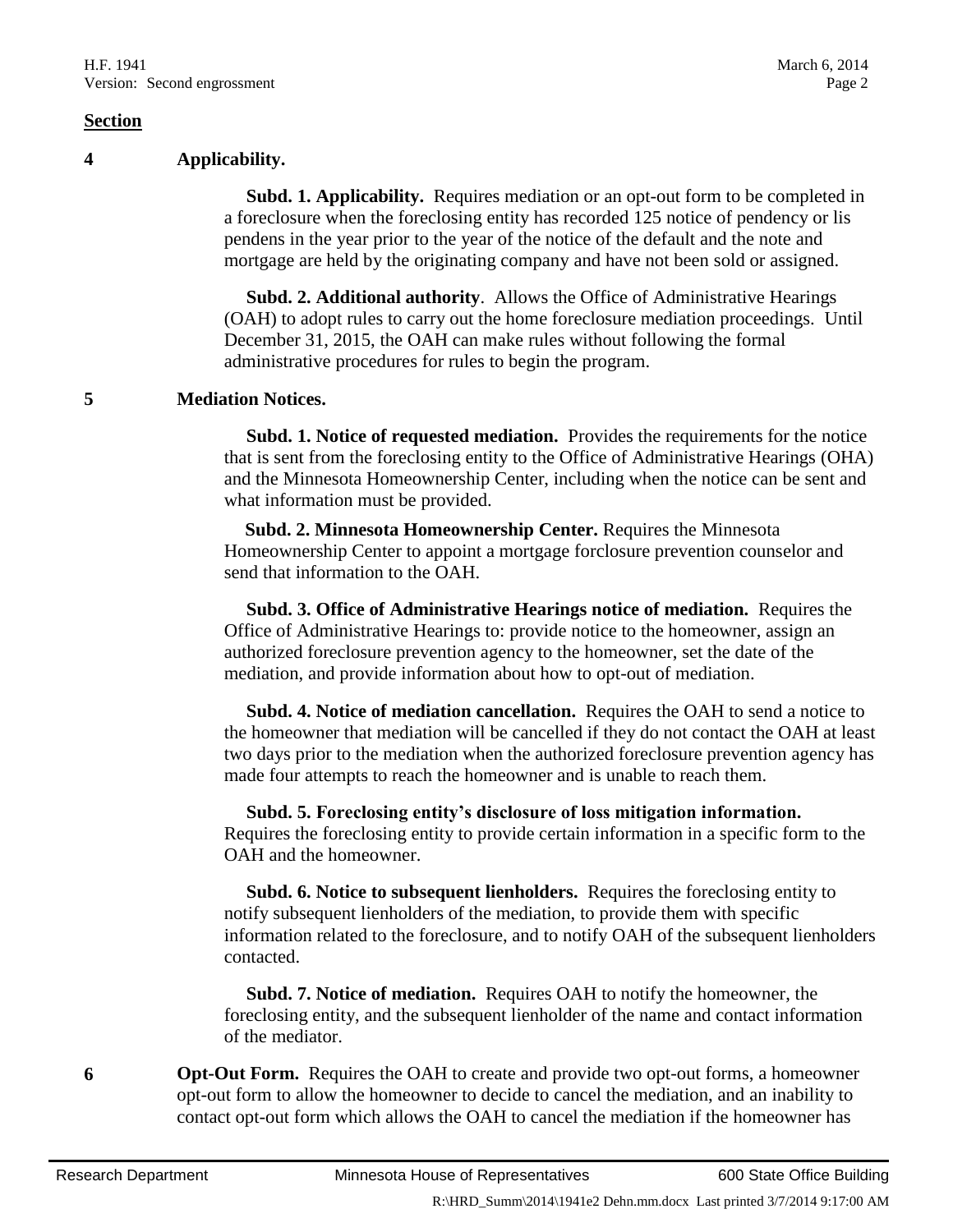#### **Section**

failed to contact the OAH and the authorized foreclosure prevention agency.

- **7 Mediators.** Requires the Office of Administrative Hearings to establish qualifications for mediators and prevents the mediator from having a conflicting interest with a party involved in the mediation. This section also provides the duties of the mediator and provides that the mediator is immune from civil liability related to their actions as a mediator.
- **8 Homeowners right to request loss mitigation formula.** Allows the homeowner the option of requesting the formula to determine loss mitigation eligibility from the foreclosing entity after the mediation request has been sent by the foreclosing entity, and requires the formula must be provided within 7 days.
- **9 Good faith in mediation required.** Requires good faith participation on the part of the homeowner and the foreclosing entity. This section identifies what can constitute good faith on the part of the foreclosing entity including: attending the mediation and providing necessary information, providing a single point of contact, and providing a reason for not agreeing to a form of loss mitigation. The section would require the mediator to provide, within one week of the mediation, an affidavit that the foreclosing entity either participated in good faith or did not participate in good faith. It also provides that if a homeowner does not opt out of mediation, and if the foreclosing entity does not have an affidavit of good faith provided by the mediator, then the foreclosure proceedings so far recorded are deemed void and the foreclosing entity is barred from taking action to initiate a new foreclosure for one year.

#### **10 Mediation process.**

 **Subd. 1. Appearances.** Provides that there will be one mediation and that subsequent mediations can be scheduled if the mediator determines it is necessary. This section allows the parties to appear via remote communication and allows the mediation to be rescheduled if necessary.

 **Subd. 2. Documents required at mediation.** Requires the foreclosing entity to bring certain documents, including the original or certified mortgage and note, up to date balance totals, and the homeowner's payment history to the mediation.

 **Subd. 3. Mediation agreement.** Provides that the parties to the mediation who enter into an agreement through the mediation are bound to the agreement as a legal contract and can enforce the agreement as a contract.

#### **11 Subsequent lienholders good faith in mediation required.**

 **Subd. 1. Requirement of good faith.** Requires the subsequent lienholder to participate in the mediation in good faith which includes: attending the mediation, providing a single point of contact, and providing an explanation for failing to agree to a loss mitigation.

 **Subd. 2. Failure to participate in good faith.** Provides that if the mediator has determined that the subsequent lienholder has failed to participate in good faith and the homeowner records the affidavit by the mediator that the subsequent lienholder did not

R:\HRD\_Summ\2014\1941e2 Dehn.mm.docx Last printed 3/7/2014 9:17:00 AM